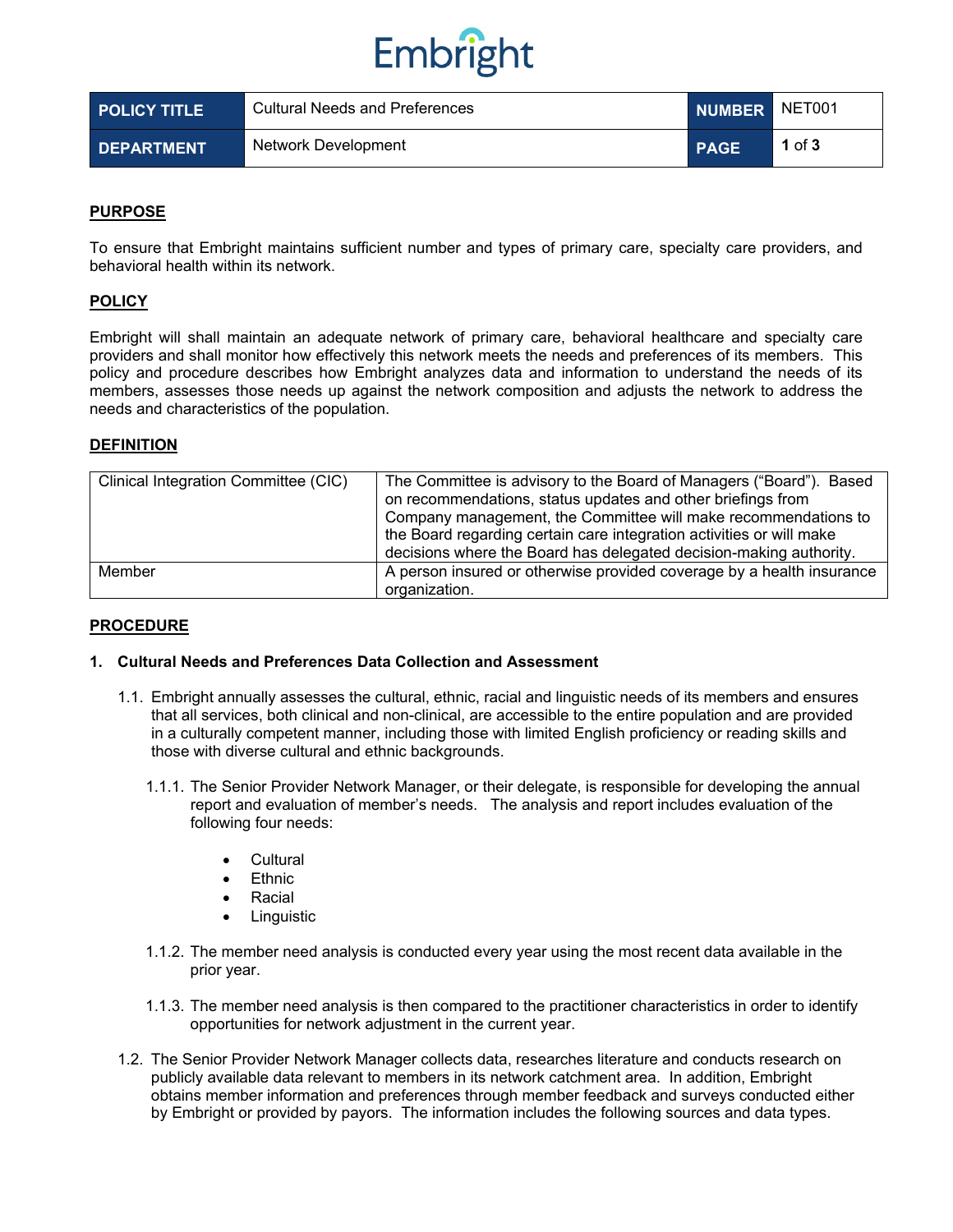# Embright

| <b>POLICY TITLE</b> | Cultural Needs and Preferences |             | NUMBER NET001 |
|---------------------|--------------------------------|-------------|---------------|
| <b>DEPARTMENT</b>   | Network Development            | <b>PAGE</b> | $2$ of $3$    |

- 1.2.1 U.S. Census data on the racial/ethnic and linguistic composition of the population within the service area.
- 1.2.2. State, county and local published statistics about language, religion, cultural and ethnic patterns within the population.
- 1.2.3 Member feedback such as complaints and requests related to network language, gender, religion, culture or other preferences obtained through the Embright member support line.
- 1.2.4 Payor-provided member survey and preference information related to health preferences and cultural, ethnic, racial, and linguistic needs.
- 1.3 The analysis includes a summary of prevalence of characteristics as well as changes over time. This ensures that the network responds to changes across the membership or within a specific geography that may occur year to year.
- 1.4 The Senior Provider Network Manager, or their delegate, then collects, summarizes and analyzes information about the current Embright practitioner network that includes cultural, ethnic, racial and linguistic characteristics. The information may also include characteristics about practitioner office staff that may assist in addressing the cultural needs of members.
	- 1.4.1 Practitioner and office staff information may be obtained from recruiting, contracting, and credentialing records. It may also be contained in the provider file or roster.
- 1.5 The Senior Provider Network Manager then summarizes the member data and findings and identifies cultural, ethnicity, race and language key characteristics and needs. The Manager then assesses the network characteristics relevant to these needs and identifies gaps or areas for opportunities. These opportunities and needs are then summarized and recommended actions are documented. In subsequent years, the Manager also assesses the impact of the prior year's recommendations.
- 1.6 The annual report and recommendations are presented to the Embright's Clinical Integration Committee and once approved, the interventions are then implemented by the Network Development Department.

### **2. Practitioner Network Availability and Adjustment based on Assessment Findings**

- 2.1 Embright annually assesses the cultural, ethnic, and linguistic needs of its members and ensures that all services, both clinical and non-clinical, are accessible to the entire population and are provided in a culturally competent manner, including those with limited English proficiency or reading skills and those with diverse cultural and ethnic backgrounds by:
	- 2.1.1 Assessing the volume of members with linguistic or cultural preferences
	- 2.1.2 Determining whether the provider network is appropriate
	- 2.1.3 Adjusting the availability of practitioners and services to provide appropriate services within a culturally diverse population.
- 2.2 Using the approved annual assessment and recommendations Embright may elect to implement a number of interventions including:
	- 2.2.1 Recruit, credential and contract with practitioners who speak a language that reflects members' linguistic needs.